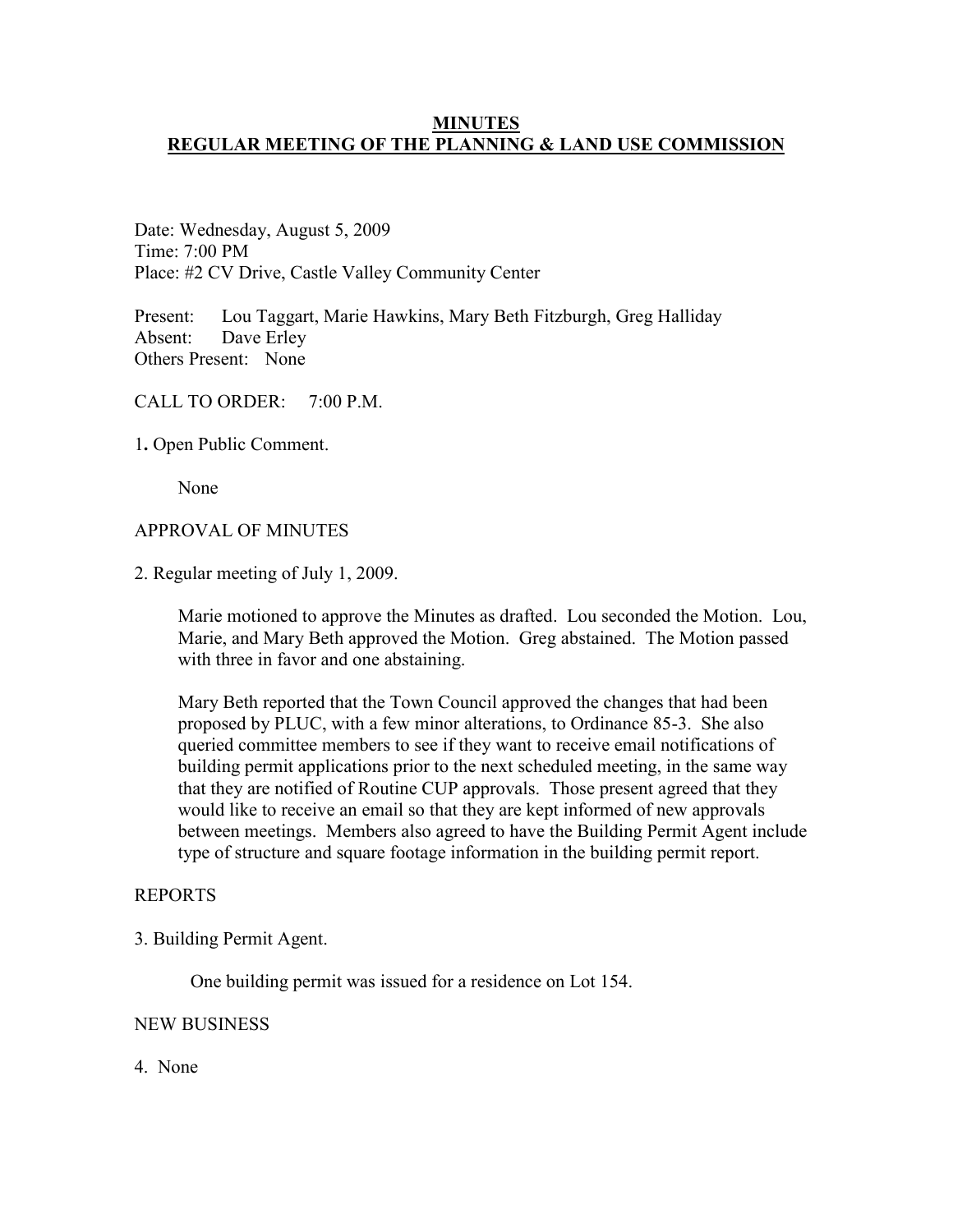## OLD BUSINESS

5. Discussion and possible action re: Ordinance 2006-3: A Resolution Establishing the Planning and Land Use Commission and Designating Land Use and Appeal Authorities (tabled).

Lou motioned to untable the discussion of Ordinance 2006-3: A Resolution Establishing the Planning and Land Use Commission and Designating Land Use and Appeal Authorities. Greg seconded the Motion. Lou, Marie, Mary Beth, and Greg approved the Motion. The Motion passed unanimously.

Mary Beth initiated a discussion of the draft revision of Ordinance 2006-3 based on the Huntington City documents reviewed at the July 1, 2009, meeting.

In Section 1 she suggested a change in the method of appointment of members to the PLUC and the Board of Adjustments (BOA). It is currently the sole responsibility of the mayor to interview and appoint PLUC members and BOA members, with the advice and consent of the Town Council. Committee members discussed alternative methods for appointment of members, including appointments by the PLUC chairperson or a review committee of various compositions. The consensus of those present was that a committee composed of the Mayor, a Town Council member, and a PLUC member would provide a balanced screening of new appointees. Mary Beth will draft wording for this proposal.

New language was inserted into Section 23 to require that all meetings between BOA members and applicants for appeals and variances be conducted in an Open Public Meeting and that all communications to BOA members be made part of the public record. Language in Section 27 outlines what is expected of the Minutes recorded for BOA meetings and what citations of law and ordinances and documentation are required to be placed on record. Mary Beth pointed out that the BOA should have access to the Town Attorney which would have to be included in the Town budget. Once a good working draft is approved by the PLUC, it will provide an opportunity to train and get feedback from current BOA members. Information regarding appeals to the BOA should be put on the Town website once approved by the TC. Also discussed was the importance of having a formal procedure and form regarding the filing of an appeal or variance that the Town Clerk can process.

Pertaining to Section 30, a brief discussion of compensation for BOA members, perhaps in the form of a retainer, was nixed.

Committee members discussed the pros and cons of holding appeal decisions to the standard of "de novo" or "to the record" facts. Marie was concerned that "to the record" was not flexible enough. Mary Beth responded that new conditions would allow applicants to reapply for a building permit. Greg reminded committee